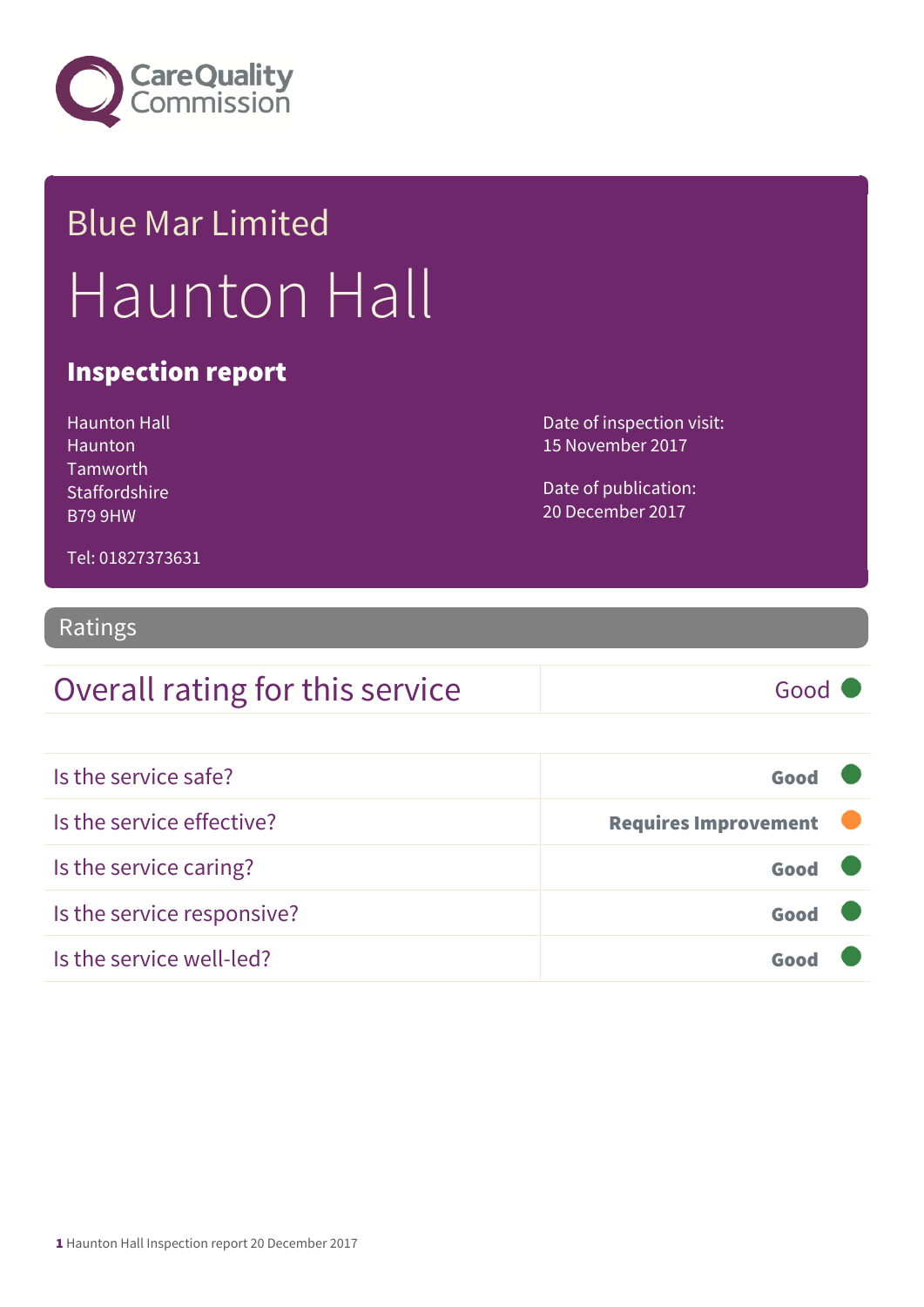#### Overall summary

The inspection took place on 15 November 2017 and was unannounced. Haunton Hall is a care home that provides accommodation with personal and nursing care and is registered to accommodate 90 people. Some areas of the home are unused and awaiting refurbishment; at the time of this inspection accommodation was available for up to 47 people and 46 people were using the service. Haunton Hall accommodates people in one building across four separate units, each of which has separate adapted facilities. One of the units specialises in providing care to people living with dementia; two units provide nursing care and there is residential accommodation. The home is in a rural location and there are extensive grounds and garden areas. There is no public transport to the village of Haunton.

The service had a registered manager in post. A registered manager is a person who has registered with the Care Quality Commission to manage the service. Like registered providers, they are 'registered persons'. Registered persons have legal responsibility for meeting the requirements in the Health and Social Care Act 2008 and associated Regulations about how the service is run.

When we completed our previous inspection on 4 January 2017 we found concerns relating to how people received medicines that were on an 'as required' basis. This was because there was no information available to ensure all staff knew when these were needed. Prompt action was not always taken to ensure medicines were administered in a form that people could take. Capacity assessments had not always been completed where needed and it had not always been identified that some people were subject to restrictions. The fire safety systems also needed further improvements and evidence that action had been taken was not available. The provider was rated as requires improvement overall. At this inspection we found improvements had been made, however further improvements are needed to recognise where applications to lawfully restrict people's liberty need to be made.

On this inspection we found people were supported to have maximum choice and control of their lives and staff supported them in the least restrictive way possible. People were able to make decisions about their care and staff knew how to respond if people no longer had capacity to make some specific decisions. However, where people were assessed as having capacity, authorisations to deprive them of their liberty had been applied for. Restrictions on liberty can only apply where people lack capacity to make certain decisions. We have made a recommendation about staff training on this subject.

Medicines were now managed to ensure people were protected from the risks associated to them. The number of staff on duty had been reviewed to enable people to receive support when they needed this. Recruitment procedures were in place to check that staff were suitable to work with people.

Risks to people were managed in a safe way and staff knew how to recognise and report potential abuse. Safeguarding procedures were in place and where concerns were identified these had been reported to ensure people's safety. Accidents were reviewed and improvements were made to prevent further incidents and keep people safe. Infection control procedures were in place and the home was clean.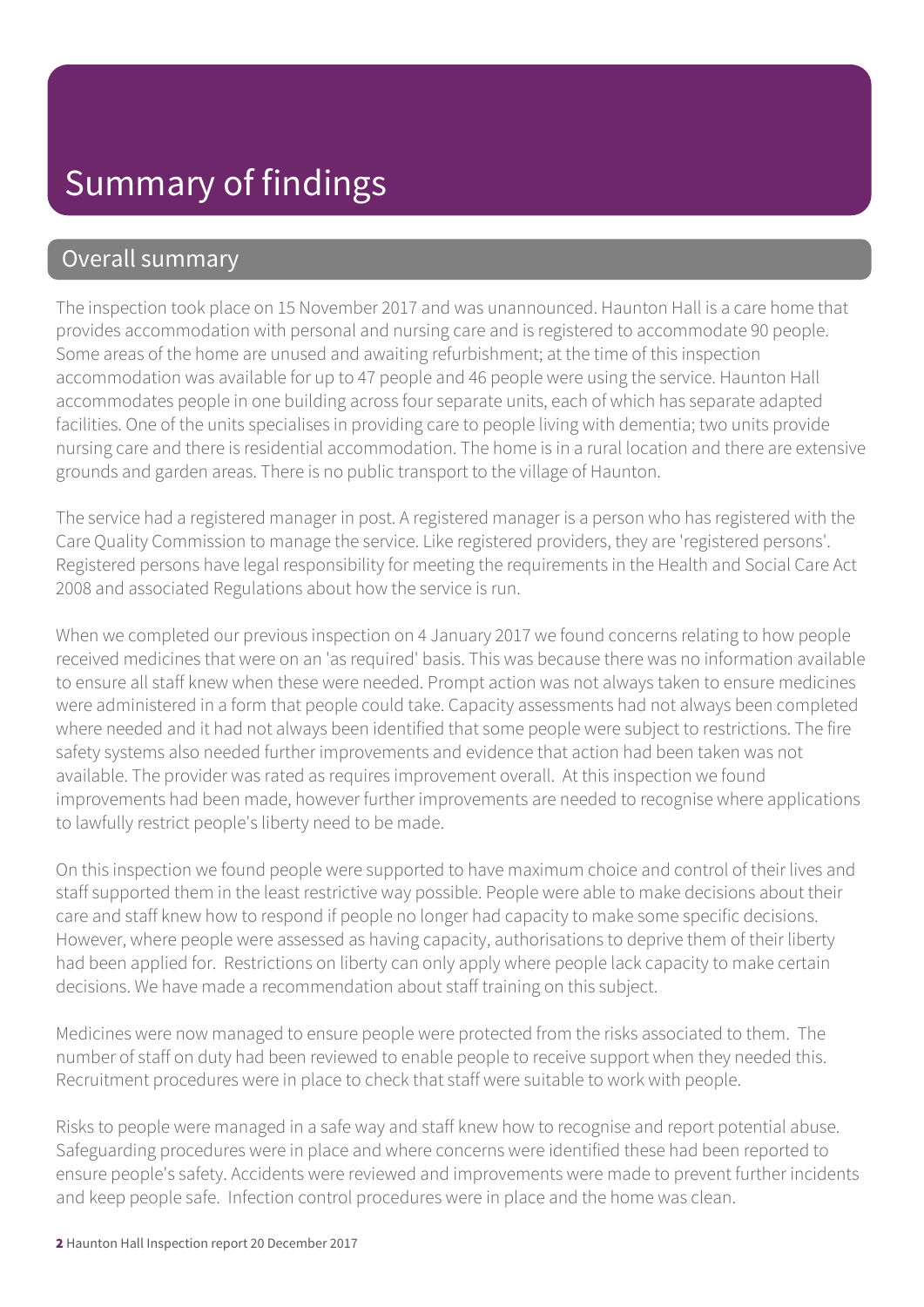People felt the staff had the right skills to provide the care they wanted. People had access to health professionals and where advice was given, this was followed. People enjoyed the food and were offered a choice of what to eat and drink. Adapted cutlery and crockery was provided to support people to retain their independence. There were large pictorial signs in the home to help people to recognise different areas and rooms. The communal areas enabled people to have a choice of where to sit and there were hand rails fitted in corridors.

Staff knew people well and people were happy with the care they received. People's privacy and dignity was promoted and they were treated in a caring way. People were encouraged to make choices about their day and remain independent.

People had care records that included information about how they wanted to be supported and this was reviewed to reflect any changing needs. The registered manager had considered people's diverse needs when they planned to move into the home. Where people were living with dementia they had been supported to make choices and different methods of communication had been explored to help people tell the staff how they felt. People were offered the opportunity to participate in activities and pastimes they enjoyed.

Quality assurance systems were in place to identify where improvements could be made and the provider worked with other organisations to share idea; to develop the service and used feedback from people and relatives to bring about changes. The registered manager understood their responsibility around registration with us and we had received notifications when significant events had occurred within the home. The provider was displaying their previous rating in line with our requirements.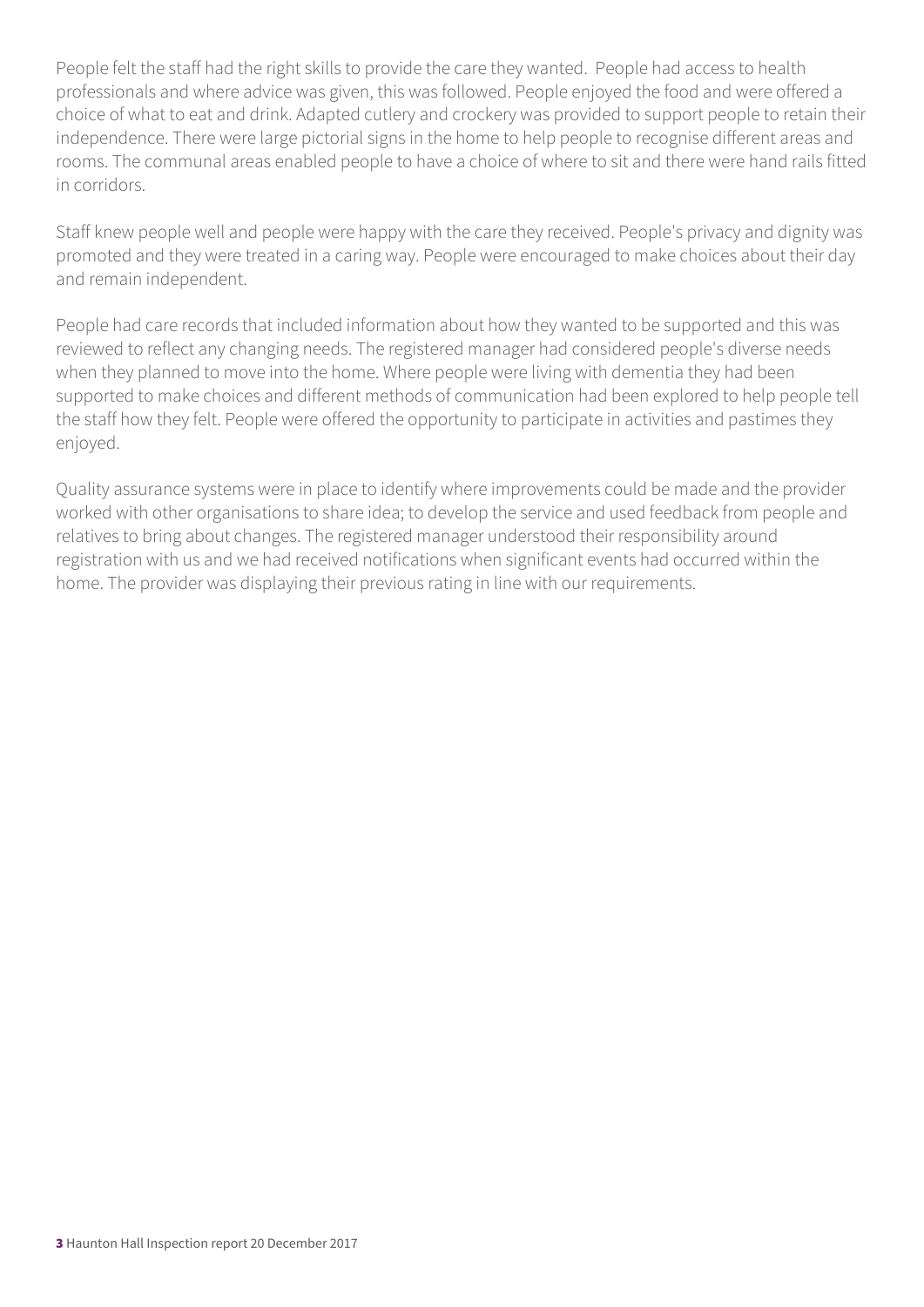#### The five questions we ask about services and what we found

We always ask the following five questions of services.

| Is the service safe?                                                                                                                                                                                                                                                                                                                                                                                                                                                                                            | Good                        |
|-----------------------------------------------------------------------------------------------------------------------------------------------------------------------------------------------------------------------------------------------------------------------------------------------------------------------------------------------------------------------------------------------------------------------------------------------------------------------------------------------------------------|-----------------------------|
| The service was safe.                                                                                                                                                                                                                                                                                                                                                                                                                                                                                           |                             |
| There were sufficient staff working in the service and people felt<br>safe when they received care. Risks to people had been assessed<br>and there was information about action to be taken to minimise<br>the chance of harm occurring to people and staff. People<br>received their medicines as prescribed and systems were in place<br>to recruit staff that were suitable to work with people.                                                                                                             |                             |
| Is the service effective?                                                                                                                                                                                                                                                                                                                                                                                                                                                                                       | <b>Requires Improvement</b> |
| The service was not always effective.                                                                                                                                                                                                                                                                                                                                                                                                                                                                           |                             |
| People were supported to make decisions for themselves and<br>helped to make best interest decisions were made where they<br>lacked capacity. Where restrictions had been identified,<br>applications to make these lawful had been submitted; however,<br>these applications had also been made for people who had<br>capacity. Staff knew how to support people and ensured that<br>their health and wellbeing was maintained. People were<br>involved in ensuring that they had their nutritional needs met. |                             |
| Is the service caring?                                                                                                                                                                                                                                                                                                                                                                                                                                                                                          | Good                        |
| The service was caring.                                                                                                                                                                                                                                                                                                                                                                                                                                                                                         |                             |
| People received support from staff that were kind and caring.<br>Staff knew how people wanted to be supported and provided<br>care in line with their preferences and wishes. People were<br>treated with dignity and respect and were supported to express<br>their views about their care; their views were listened to and<br>acted upon.                                                                                                                                                                    |                             |
| Is the service responsive?                                                                                                                                                                                                                                                                                                                                                                                                                                                                                      | Good                        |
| The service was responsive.                                                                                                                                                                                                                                                                                                                                                                                                                                                                                     |                             |
| People were supported to engage in activities that interested<br>them. Information was available to ensure people received<br>personalised care and support; this was reviewed to reflect their<br>current support needs. People knew how to raise concerns and                                                                                                                                                                                                                                                 |                             |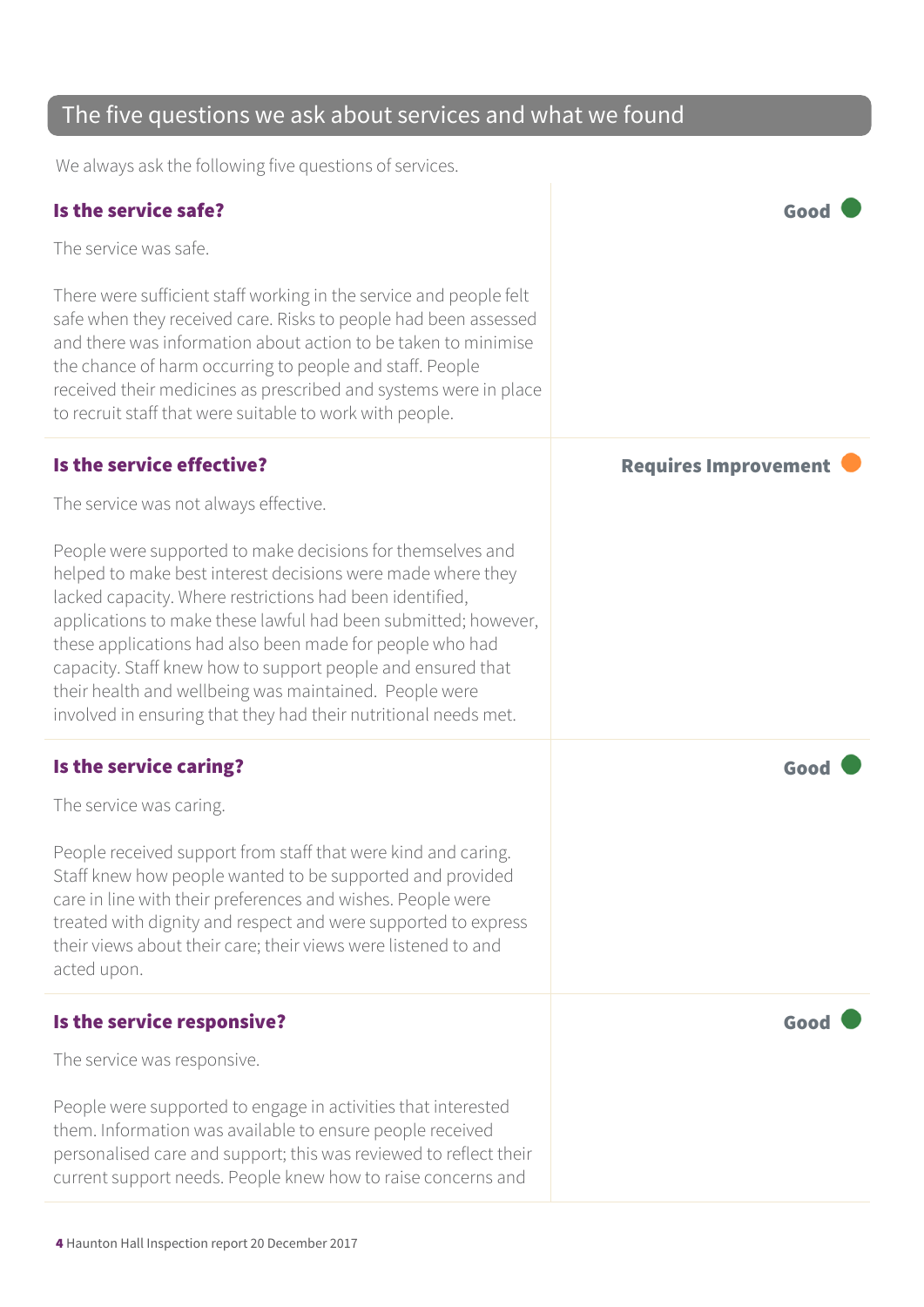#### Is the service well-led? The service well-led?

The service was well-led.

Systems were in place to assess and monitor the quality of care and to identify where improvements could be made. Staff were supported in their role and felt able to comment on the quality of service and raise any concerns. The quality of service people received was regularly monitored through feedback from people. The future of the home was reviewed to ensure quality could be improved and the service could be sustained.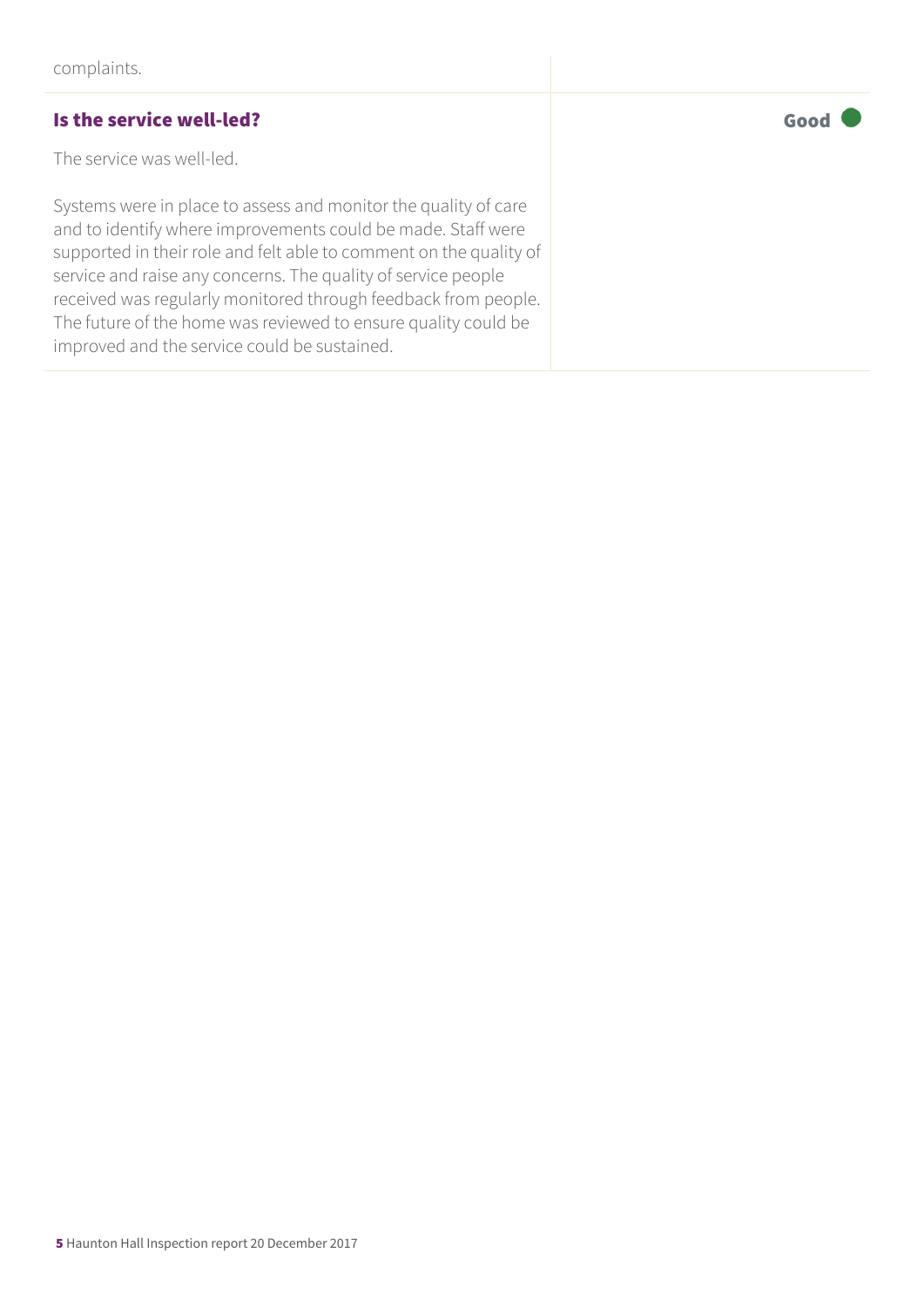

# Haunton Hall

Detailed findings

## Background to this inspection

We carried out this inspection under Section 60 of the Health and Social Care Act 2008 as part of our regulatory functions. This inspection was planned to check whether the provider is meeting the legal requirements and regulations associated with the Health and Social Care Act 2008, to look at the overall quality of the service, and to provide a rating for the service under the Care Act 2014.

Following the last inspection on 4 January 2017, we asked the provider to complete an action plan by 25 February 2017 to show what they would do and by when to improve the key questions safe, effective and well led to at least good. When we completed our previous inspection we found concerns relating to how people received medicines that were on an 'as required' basis. This was because there was no information available to ensure all staff knew when these were needed. Prompt action was not always taken to ensure medicines were administered in a form that people could take. Capacity assessments had not always been completed where needed and it had not always been identified that some people were subject to restrictions. The fire safety systems also needed further improvements and evidence that action had been taken was not available. The provider was rated as Requires Improvement overall.

Haunton Hall is a care home. People in care homes receive accommodation and personal care as a single package under one contractual agreement. CQC regulates both the premises and the care provided, and both were looked at during this inspection. Haunton Hall accommodates 47 people across four separate units, each of which has separate adapted facilities. One of the units specialises in providing care to people living with dementia; two units provide nursing care and there is residential accommodation. The home is in a rural location and there are extensive grounds and garden areas. There is no public transport to the village of Haunton.

This inspection visit took place on the 15 November 2017 and was unannounced. The inspection visit was carried out by two inspectors and an expert by experience. An expert by experience is a person who has personal experience of using or caring for someone who uses this type of care service.

The provider completed a Provider Information Return as part of the Provider Information Collection. This is information we require providers to send us at least once annually to give some key information about the service, what the service does well and improvements they plan to make. We also checked the information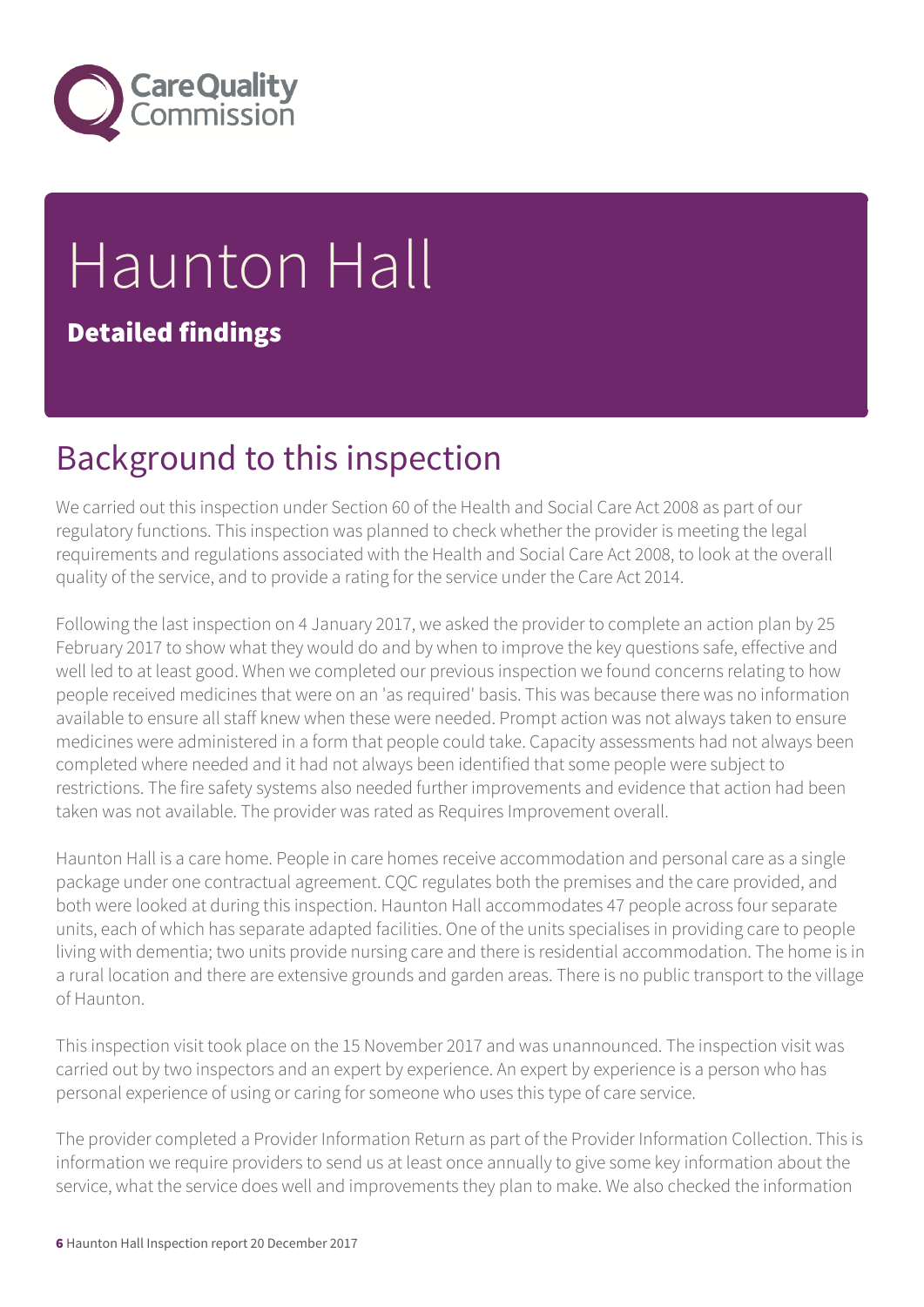we held about the service and the provider. This included notifications the provider had sent to us about significant events at the service. We reviewed the quality monitoring report that the local authority had sent to us. All this information was used to formulate our inspection plan.

We spent time observing care and support in the communal areas. We observed how staff interacted with people who used the service. We spoke with 12 people who used the service and six relatives. We also spoke with 13 members of care staff, a nurse and the registered manager. We did this to gain people's views about the care and to check that standards of care were being met.

We looked at the care records for eleven people. We checked that the care they received matched the information in their records. We also looked at records relating to the management of the service, including quality checks, medicine records, applications to deprive people of their liberty and staff files.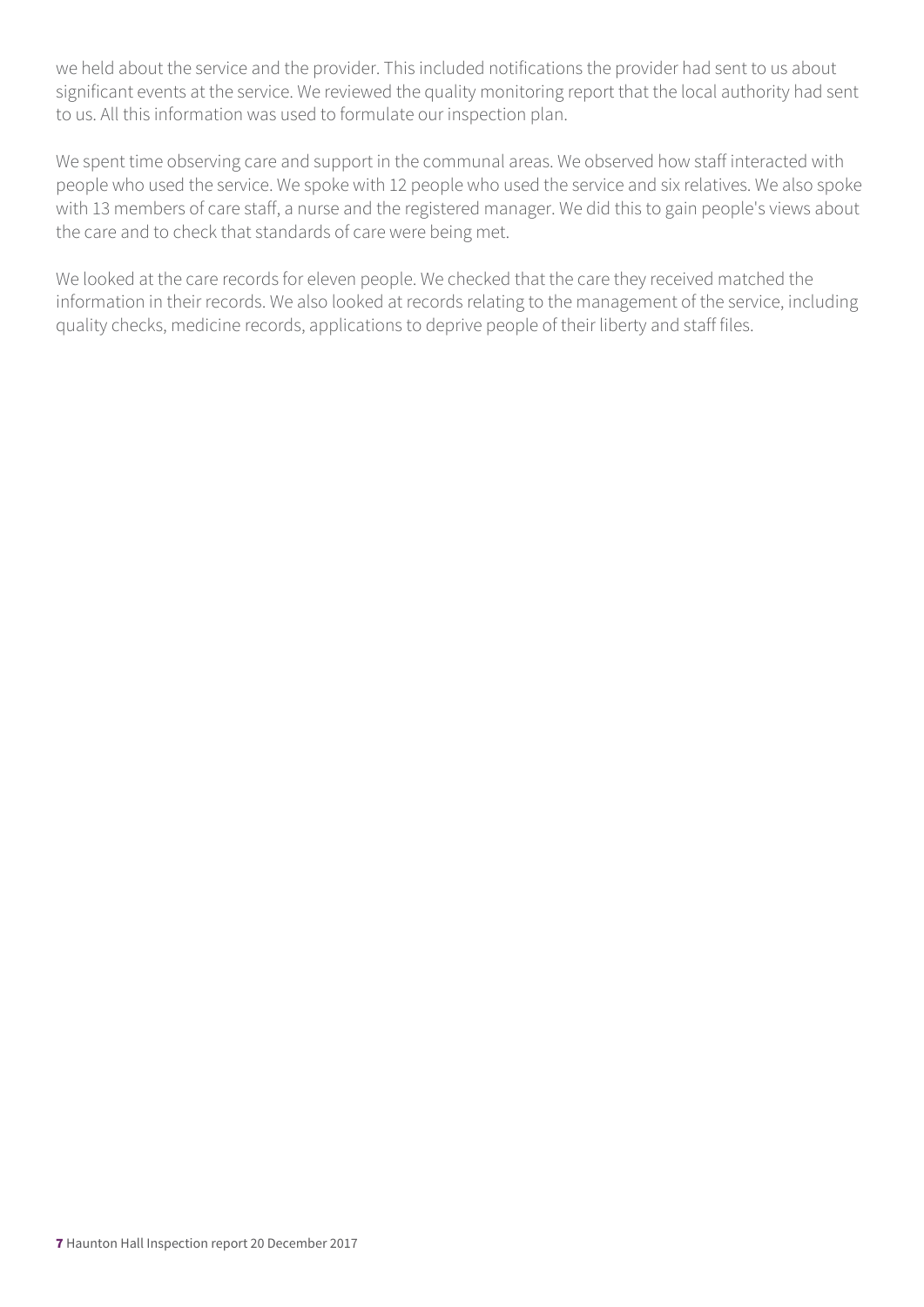## Our findings

On our last inspection visit we identified concerns with the level of staffing, as there was little flexibility to cover for emergencies and when staff took their breaks. This constituted a breach of Regulation 12 of The Health and Social Care Act 2008 (Regulated Activities) Regulations 2014. On this inspection we found improvements had been made. An additional member of staff had been introduced and was on duty to provide cover when staff had their breaks. This meant that there was always two staff available in each living area within the home. The member of staff was also available to provide support if there were any emergencies.

People felt the staff were available to provide support when they needed this. One person told us, "The staff are always popping in and there's always someone around." We spent time in communal areas and saw that the level of staffing allowed them to care for people safely and to spend time chatting and engaging with them. Staff had time to carry out their duties and people told us that if they ever had needed to call them, they responded quickly. Pendants were available for people to wear in communal areas, which could be used to call for assistance. The registered manager told us, "To make sure people can summon help if they need it, they can wear a pendant." They also explained, "Where people like to spend time in their room and walk independently, we have had this new system installed in their bedroom so they don't have to worry about not being able to reach their alarms." We saw people use these when in the lounge area and one person had put one in their pocket. They told us, "I think this is a good idea. If I need the staff, I can call them from wherever I am. That has to be a good thing."

The staff felt the rotas were better organised and having additional staff meant they could have breaks throughout the day without worrying. One member of staff told us, "It's much better now. We all used to be rushing back as it wasn't fair that staff were on their own and we would always be around in case we were needed. Now we can have a break and that means we aren't so tired and can do our job better."

On our last inspection visit we found that improvements were needed with how people's medicines were managed as there had been a delay in starting a prescribed medicine. Where people needed medicines on an 'as required basis' medicine plans weren't written to ensure that staff had guidance to follow about when to administer these and the amount to give. On this inspection we found improvements had been made.

People received their medicines as prescribed and were given time to take these and staff explained what they were for. One person told us, "I don't have to worry about taking my tablets now. The staff sort all that out for me and if I need some more, I just need to ask." People's medicines were reviewed to ensure medicines were still suitable and safe for current needs. Staff were knowledgeable about the medicines and any associated risks. For example, they told us about pain relief medicines and how these were managed to make sure people received effective pain relief whenever needed. Medicines were dispensed by a registered nurse in the nursing unit and trained care staff in the other two units. Photographs were included on the medication administration record and we saw the records were correctly completed; including the recording the different codes, for example, when people refused their medicine. A fridge was provided to store certain medicines and this was monitored to ensure they were kept at a suitable temperature.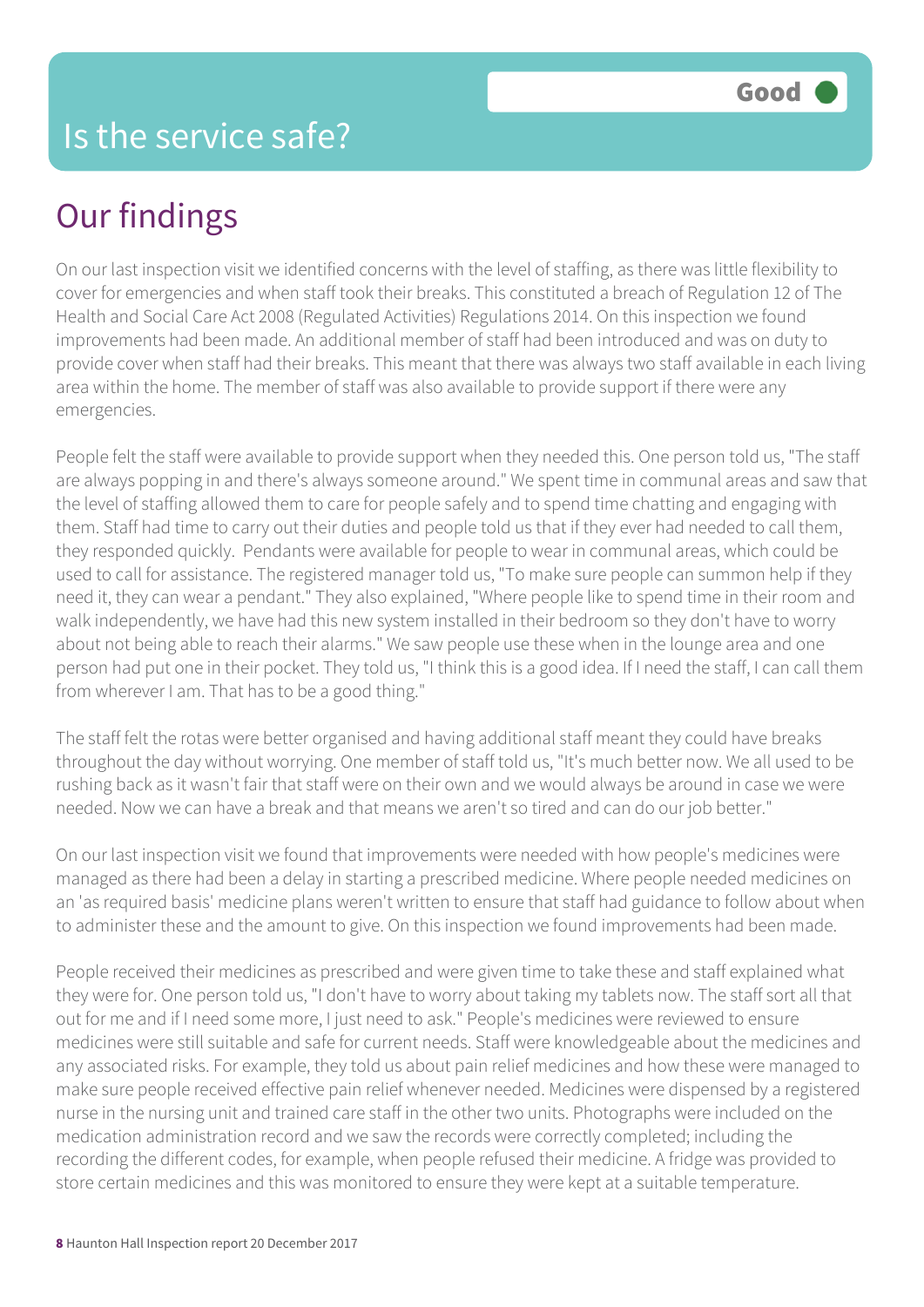People were protected from harm as staff understood how to recognise abuse and how to act if they were concerned. The staff were able to describe different types of abuse and the correct action they would take to protect people if they observed an incident of abuse or became aware of an allegation. One member of staff told us, "We are all very clear about our responsibilities with safeguarding to make sure people are well looked after and safe. Any concerns are reported to the manager straight away." Where concerns had been identified the registered manager had reported this to the safeguarding team and liaised with them to ensure this was investigated and people were protected from further potential harm.

Accident and incidents were reviewed to assess whether there were any trends which could point to a preventable cause. The registered manager recognised any errors and reflected on situations to make ongoing improvements. For example, as a result of one incident, we saw that seating had been changed within the entrance hall as this had been unsuitable for people to sit safely and in comfort.

Staff had a good understanding of people's needs, including any individual risks and knew how to provide care and support to reduce the risk of harm. The staff recognised how people's behaviour may change when they became anxious and one member of staff told us, "Some people are living with dementia and this can affect what they do. We work together so we can help people so they don't come to any harm. This doesn't mean we stop people doing what they want to do. I like to think that we recognise where people are becoming upset and we work together so nobody gets hurt." We saw staff spoke with people in a reassuring manner, and where people were upset, the staff sat with them, talking with them, resulting in people becoming calmer; we saw people became relaxed when talking about subjects that interested them. The care records contained risk assessments that were proportionate and included information for staff on how to reduce identified risks while avoiding undue restriction.

Some people were at risk of developing sore skin, and we saw that their support was provided according to the recommendations made to reduce this risk. People were regularly repositioned, their skin was checked frequently, and referrals were made to the necessary professionals when needed. We saw that when people needed to use a specialist mattress or cushions these were in place and maintained at the correct setting. Where people had mobility aids, these were placed in reach of people and we saw, people were able to move around the home unrestricted.

People were cared for by staff who were suitable to work in a caring environment. Before staff were employed we saw the registered manager carried out checks to determine if staff were of good character. Criminal records checks were requested through the Disclosure and Barring Service as part of the recruitment process. These checks are to assist employers in making safer recruitment decisions.

A review of the environment was carried out and this included ensuring it was clean and that there were no obstructions to people wishing to move about the building. Care staff and domestic staff were responsible for ensuring that all areas of the home were clean and had received training to maintain infection control standards. One member of staff told us, "We learnt about checking mattresses and opening up the covers to make sure everything was alright. We've now done a full mattress audit and check this each month." We saw each area of the home had colour coded equipment to reduce the risk of cross infection. People were happy with the standard of cleanliness and one relative told us, "One of the first things I noticed was that the home didn't smell when we visited here." Staff wore protective equipment and hand gel was available around the home. One member of staff told us, "We are very careful about making sure we wash our hands. We have some poorly people here and we have to do what we can to stop any infections spreading." We also saw people were supported to wash their hands before meals and where this was difficult for people, they were provided with hand wipes before eating.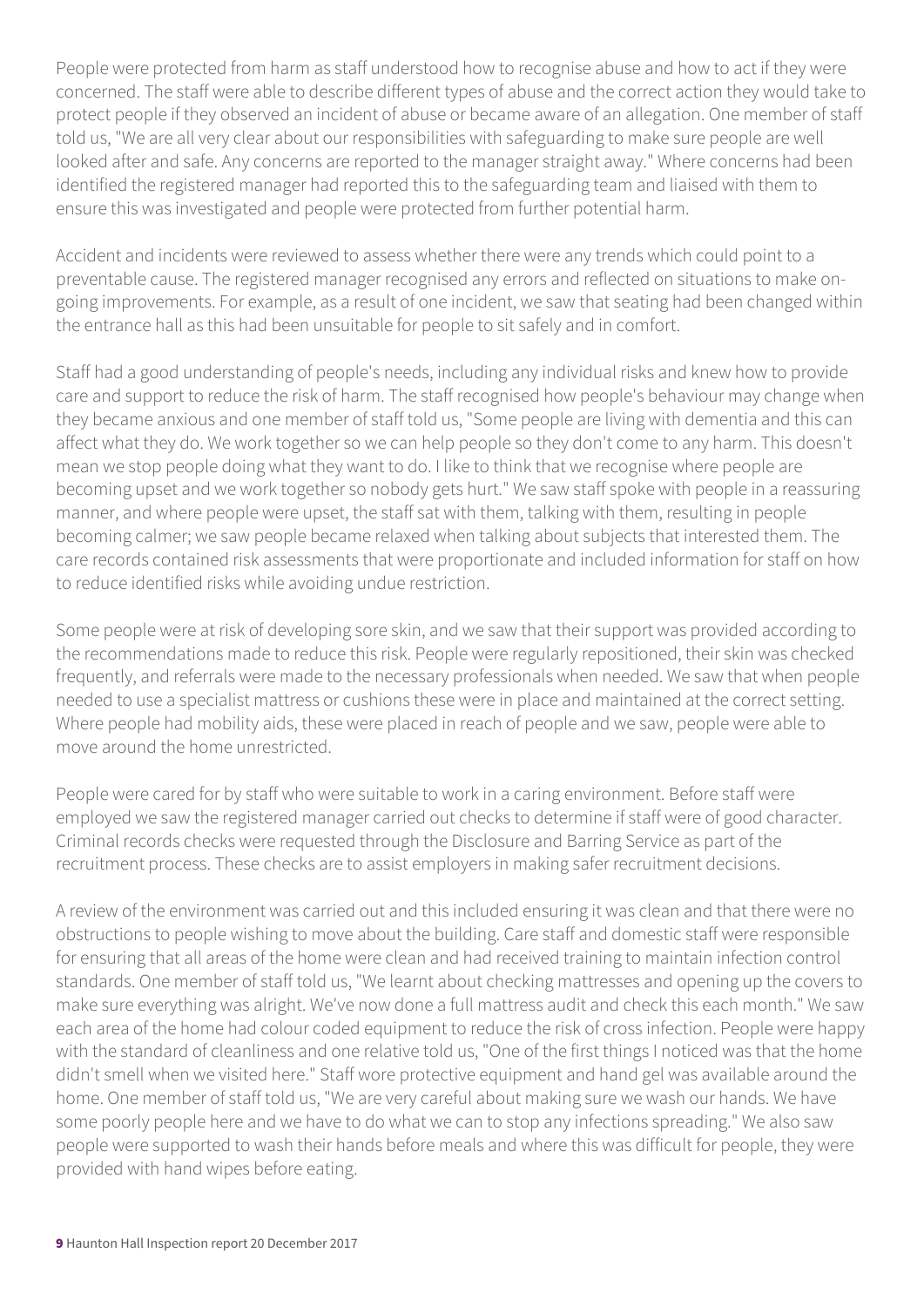#### Is the service effective?

## Our findings

On our last inspection visit we identified concerns with how people could make decisions when they no longer had capacity and improvements were needed. On this inspection we found some improvements had been made, however further improvements were needed to recognise where applications are required to restrict people of their liberty.

The Mental Capacity Act 2005 (MCA) provides a legal framework for making particular decisions on behalf of people who may lack the mental capacity to do so for themselves. The Act requires that, as far as possible, people make their own decisions and are helped to do so when needed. When they lack mental capacity to take particular decisions, any made on their behalf must be in their best interests and as least restrictive as possible. People can only be deprived of their liberty so that they can receive care and treatment when this is in their best interests and legally authorised under the MCA. The authorisation procedures for this in care homes and hospitals are called the Deprivation of Liberty Safeguards. We checked whether the service was working within the principles of the MCA and whether any conditions on authorisations to deprive a person of their liberty were being met.

Where people had restrictions placed upon them and could not leave the home without support, we saw applications to lawfully restrict their movements had been applied for. However, we saw where people had been assessed as having capacity; an application had been made to deprive them of their liberty. The manager explained this had been completed as the dementia unit had a door which needed a code to exit. The staff had received training for MCA and recognised that people were able to make decisions about their own safety where they had capacity; however the necessary staff had not recognised that that DoLS applications would only apply where people lacked capacity. This meant unnecessary restrictions may be placed on people.

We recommend that the provider seek guidance and support in relation to MCA and making applications to deprive people of their liberty.

People's consent was sought before giving assistance and staff waited for a response. When people declined, staff were respectful and returned to try again later if necessary. We saw where people lacked capacity to make decisions; a capacity assessment had been completed and recorded how this decision had been reached. For example, the capacity assessment explored whether people understood the equipment needed to help them use or to be safe. Where it is was noted that people lacked capacity, there was information about people's past wishes and beliefs to demonstrate why that decision had been reached in their best interests.

The home was a listed building and there were large rooms and corridors with handrails which supported safe movement. Information to support people living with dementia, such as the day and date and the food choices were on display. People were able to personalise their rooms and had their own belongings and items of interest nearby. To support people living with dementia, there were large pictorial signs and the bedroom doors included a photograph and personal items around the door frame to help them be familiar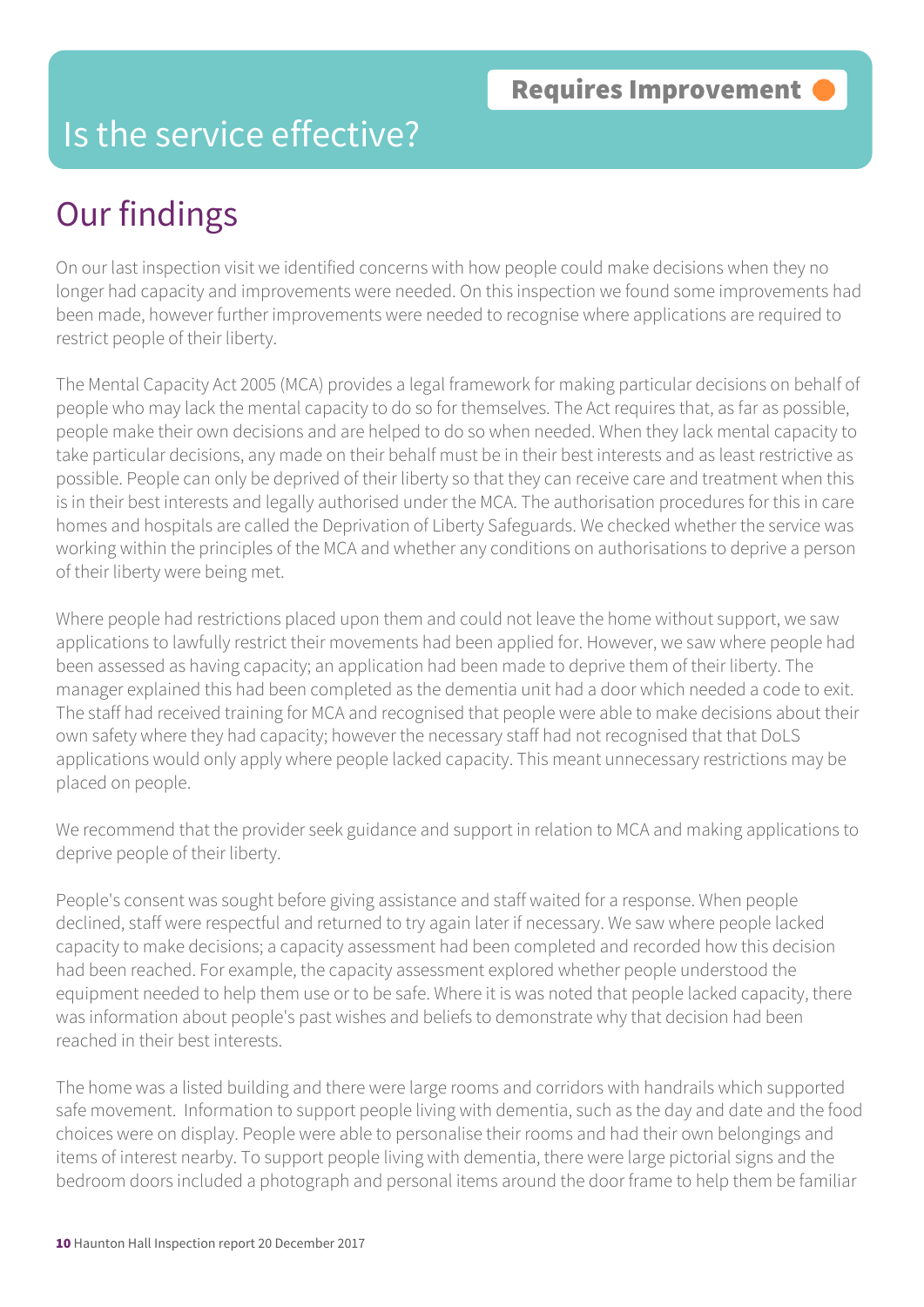with their home and orientate them. One member of staff told us, "Where possible we put a picture of people when they were younger. It's important to recognise how they see themselves as often they do not see themselves as being older." The dementia unit had been refurbished and an ornamental fire place had been fitted. One member of staff told us, "It's much more homely in here now. It's lovely having the fire as its real focal point, and the new larger windows and doors have made everything much brighter for people."

People felt they were supported and cared for by staff who knew them well and knew how to provide their care. Staff were clear about their role and responsibilities and demonstrated they understood how to provide effective care and support. Staff had received training to support people who were living with dementia and where people had specific health conditions, further training and guidance was available. One member of staff told us, "The care records are much better now and there is information for us to refer to if we don't understand anything. So we only have to go to the care file and read all about it." Another member of staff told us, "The training and support is really good. If we don't understand anything then we get more support. Sometimes this is just about having time with the nurses so they can explain everything and sometimes we all go on the training together so we all know what we should be doing."

Staff received supervision and support in their role which focused on recognition of good practice and areas for development. Appraisals were completed where staff were encouraged to review their performance over the year and to commit to develop their practice to improve people's quality of care. New staff completed the care certificate as part of their induction. The care certificate sets the standard for the skills, knowledge, values and behaviours expected from staff within a care environment. Staff told us that during their induction they were supported to develop a good understanding of each individual's care needs and the philosophy of the home.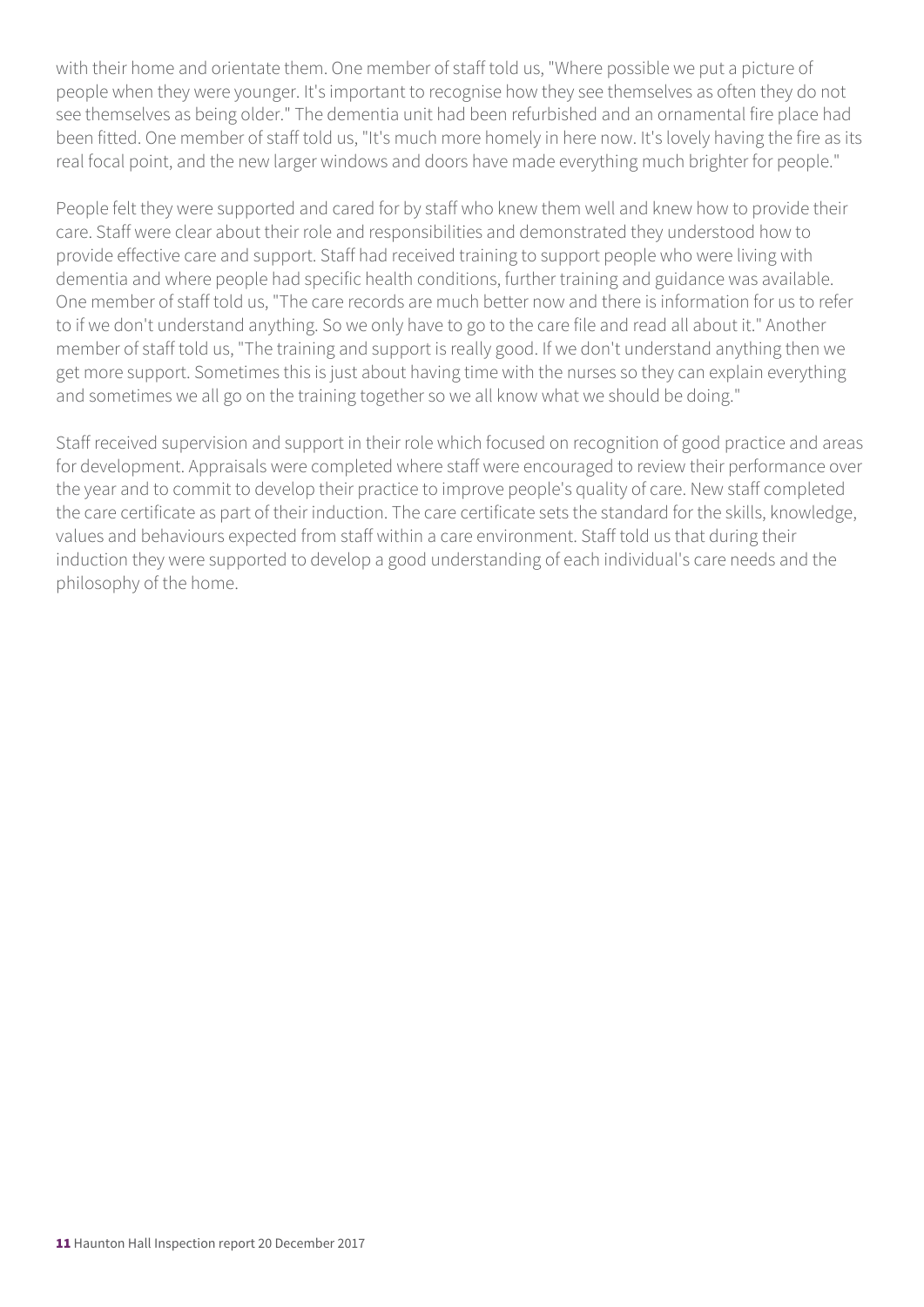## Our findings

People received respectful care from staff who were kind and caring. One person told us, "There's not one member of staff who's spoken to me out of turn. They have good staff, very trust worthy. The management is very good as well." The staff were respectful in their interactions with people and any visitors. One relative said, "We are always made to feel welcome and the staff take time to ask how we are too." People were asked what they wanted to do and whether they would like to join in with any activity. One person told us, "It's nice when you can have a laugh with someone." Staff explained what they were doing when providing any care. We saw that staff visited people who spent most of their time in their bedrooms to ensure that they were comfortable, to offer drinks or snacks or carry out personal care activities.

The staff were patient with people when they provided support and we saw them speaking and engaging with people in a positive way. People had opportunities to speak with staff about things they were interested in. One person told us, "The staff are like my family. It's good to talk and I like listening to them telling me what they've done too." We saw staff sat with people talking and waiting for them to respond, providing touch and eye contact as a way of communicating with people who were unable to communicate verbally.

Staff recognised the value people placed on their personal possessions and offered them their handbags and placed these in reach so people could access them. Some people held soft toys and they spoke and interacted with them; this is known as 'cuddle therapy'. Cuddle therapy may bring back memories of early parenthood and caring for a doll or soft toy can play a major part in some people's life. The staff understood the value of this therapy and one member of staff told us, "We have the 'empathy doll' that people often use and enjoy looking after. We have found that if it is around all the time, it gets ignored but if we offer it to people when they are anxious or upset. They get a lot from this and start to look after it and they become less anxious."

Staff had registered to become dignity champions and some staff had trained to become a care ambassador. One member of staff told us, "Being an ambassador means not being afraid to speak out and to set an example to other staff about how care should be provided. When we do any care, we should ask ourselves 'Is this person centred?'" Each unit had a 'Dignity-tree' displayed and was decorated with leaves which recorded what dignity meant to people. We saw this included; 'Zero tolerance to all forms of abuse.' 'Support people with the same respect you would want for yourself or a member of your family.' 'Listen and support people to express their needs.' And 'Respect people's right to privacy.' One member of staff told us, We keep the tree lit up so it reminds us not to forget what it means to promote people's dignity."

People felt that visitors were encouraged and we saw that visitors were greeted by staff in a friendly way. They told us that the staff always offered them refreshment and that they were made to feel welcome and could visit at any time. One relative told us, "It's a very homely here. You wouldn't think so as it's so big, but it is with all the different smaller areas. It's nice that we can visit and still feel comfortable with [Person who used the service]."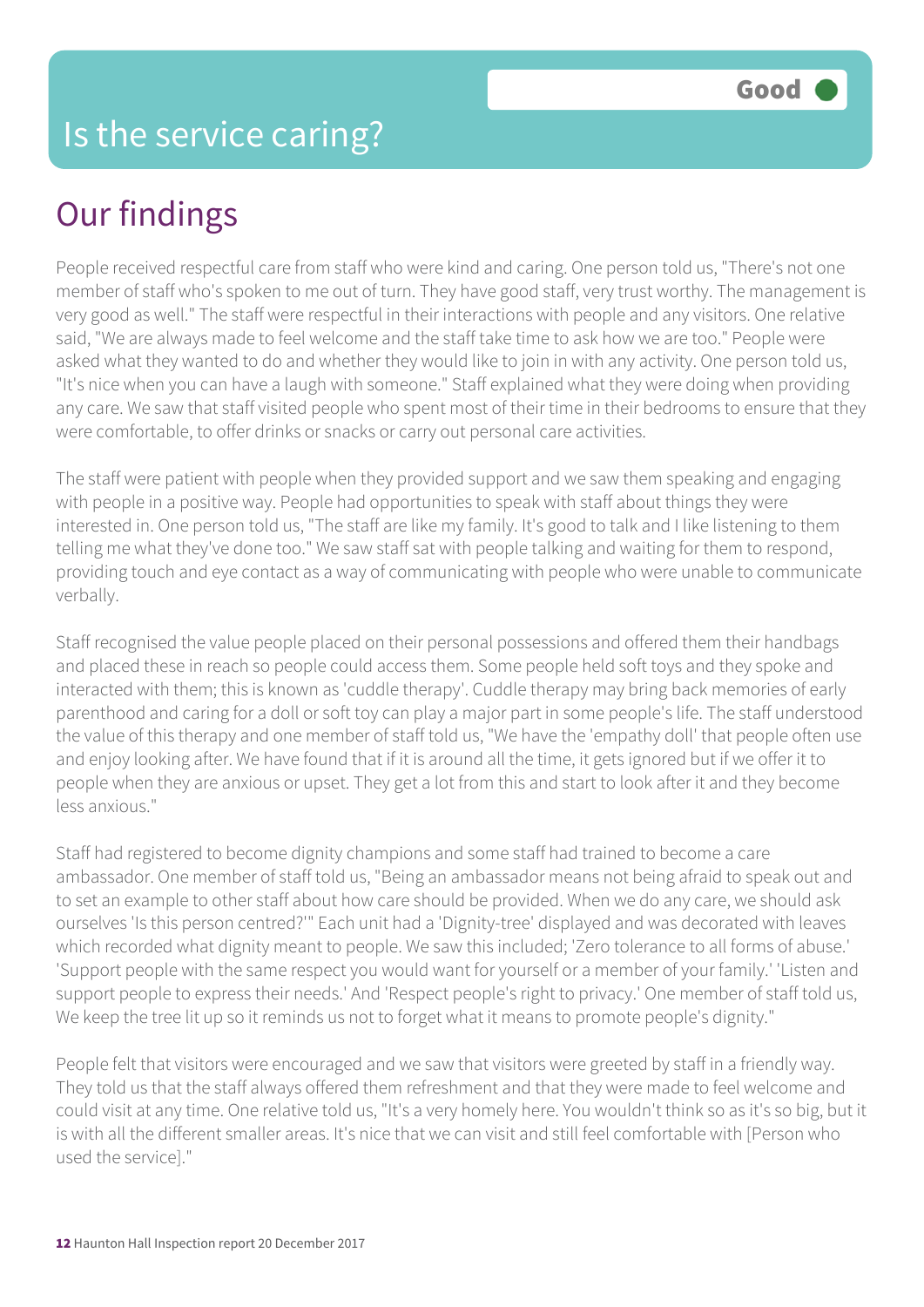#### Is the service responsive?

## Our findings

When people moved into the home, pre-assessments had been completed prior to people moving into the service. Pre-assessments provide information to ensure the service is able to meet people's individual needs. People had plans developed with them, which detailed how they liked to be supported. One relative told us, "The staff are have been brilliant. They are so friendly and responsive and have welcomed us all here with open arms." People's diversity and sexuality was considered in the care records and identified people's personal preferences and how they wanted to be supported. Where people had chosen to disclose their sexual orientation, this had been recorded in a non-discriminatory manner and records referred to people's spouse or partner. Information was recorded about how people expressed their sexuality, their preferred clothes style and how they liked their hair styled. There was information about how to provide support, what the person liked, disliked and their preferences. The plans were regularly reviewed to make sure they reflected the person's needs. We saw that the support we observed matched what was recorded in people's care records, for example how they were supported to move.

Information was available in different formats and people were supported to express their views where they had limited verbal communication. There was a care communication board which had pictorial symbols to help people to express their feelings about how well they were or if they needed personal care. One member of staff told us, "This has been particularly useful when asking people how much pain they are in, because there is a pain chart so people can point to this."

People were supported to pursue their interests and take part in social activities from staff who understood their preferences. There was a range of craft equipment in the home and people told us they enjoyed participating in craft events. One member of staff told us, "We've had really good feedback when we have displayed the craft items. It's nice for everyone to show off and be proud of what they have done." We saw people participate in group games and were laughing and competing with each other. One person told us, "They do something every day, it's enough for me." Another person told us, "We sometimes go out to different places. Last week we went to the garden centre which I liked." We saw some people enjoyed a game of dominoes. Some members of the group required support and this was provided by the staff. Throughout the many games played, there was laughter and friendly banter between the players and the staff. After each game the staff member asked if they wished to play again and offered refreshments at regular intervals. Some people chose not to play, however enjoyed listening to the joyful noises from the event. There were dedicated activity staff who organised activities around people's interests. The registered manager valued the role these staff had and supported their training and development. They told us, "They are on training today. There are sessions on living and not just existing and simple home pleasures."

People felt confident telling the staff if they had any concerns and felt that these would be taken seriously. There was a guide in the entrance hall which informed people and relatives what to do if they were unhappy. One person told us, "I've never complained but I would go straight to the boss, it would get seen to straight away". A relative told us, "I know the complaints procedure it's at home. I haven't had any cause to." Where people had raised concerns, these had been investigated and people informed of any outcome. This demonstrated that the provider welcomed and reviewed any feedback and had an accessible complaints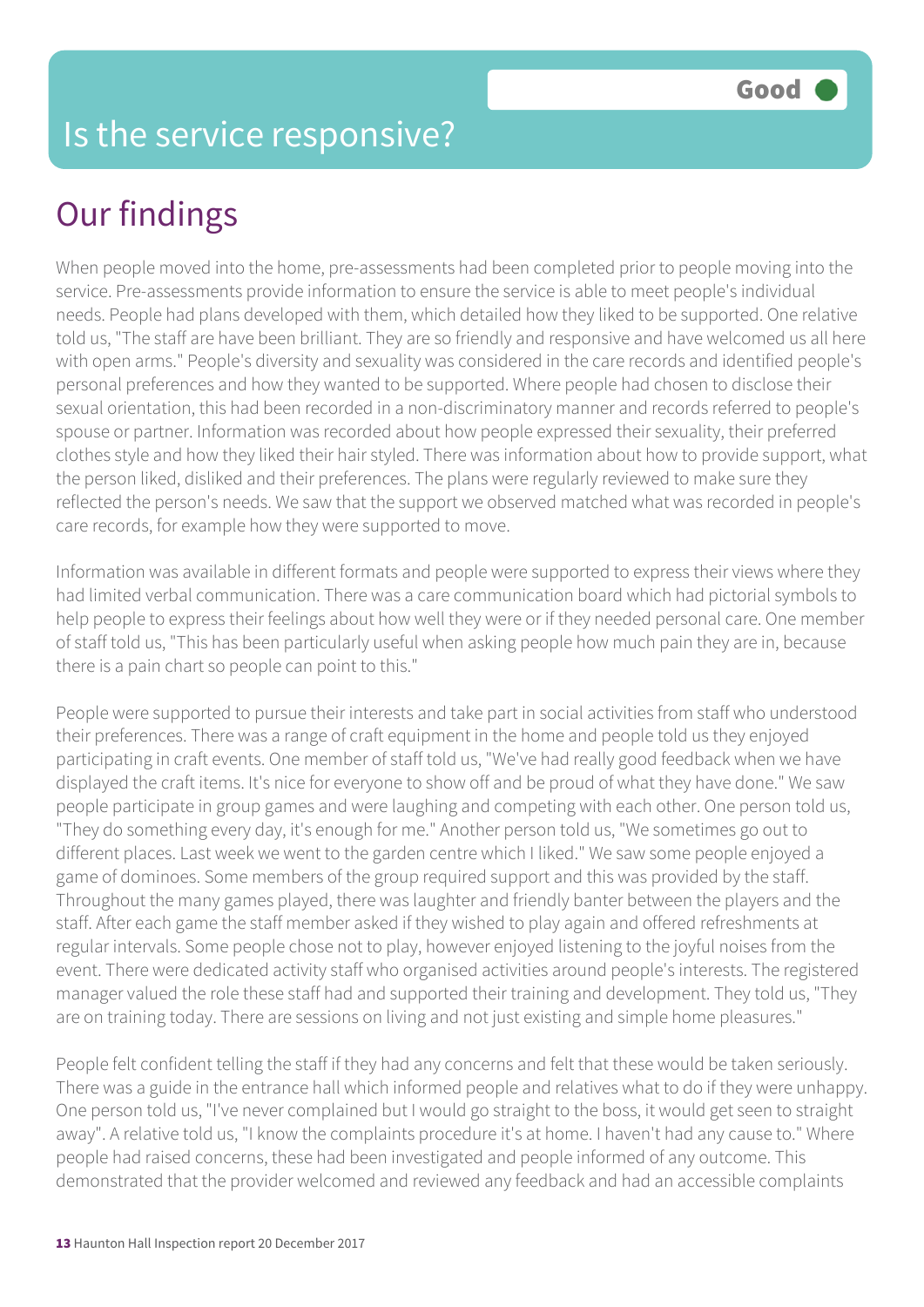procedure.

At the time of this inspection the provider was not supporting people with end of life care, so therefore we have not reported on this.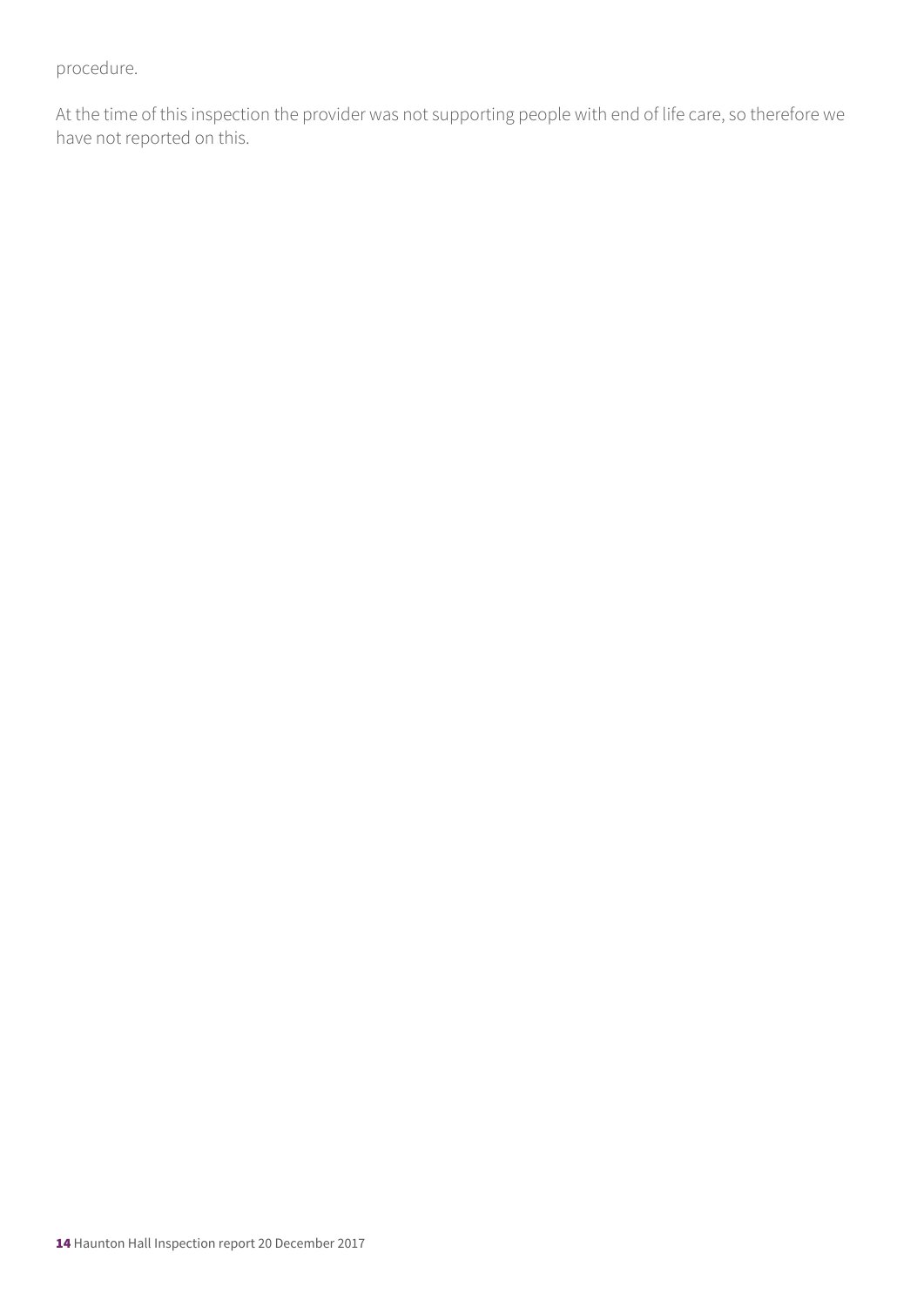## Our findings

On our last inspection visit we identified improvements were needed as fire safety concerns had been identified and there was no evidence of action taken to ensure people were safe. Following our inspection the necessary work was completed and documented to demonstrate improvements that had been made.

There was a registered manager in the service and staff felt they were approachable and supportive. There was a team of senior staff who supported the manager and staff felt that they were keen to listen to them and take their comments on board. The registered manager and senior staff worked alongside staff to promote good practice and so that any areas of concern could be quickly resolved. One member of staff told us, "The manager has been here for many years and knows how this place should be run and knows everybody who lives here. I feel quite comfortable speaking with them about anything and confident they listen to what we have to say."

The registered manager carried out checks to monitor the quality and safety of the service, which included checks on personal support plans and how the service was managed. The results of monitoring checks were discussed in meetings and all staff were made aware so that any shortfalls were addressed to improve the overall quality of the service. The staff told us they felt their views were listened to and one member of staff told us, "We can say what we feel and we don't have to worry. I think we have developed a lot over the past year and if we come up with any ideas, then the manager listens."

The registered manager spoke with people and staff and discussed any concerns as part of the daily walk around. People told us they knew who the manager was and they spoke with them when they visited each day and asked about their welfare. One person said, "I know the manager, she's very nice; always available." Another person told us, "The manager is always around; she knows who I am and say's hello." The staff told us, "We prepare a report which covers the last 24 hours. This includes information about anyone who has moved in, and changes in care and issues relating to staffing. We also have to record that we have checked the daily records and these have all been completed. This helps the manager to know what is happening in all areas of the home and they speak to people to see if everything is alright."

People were given the opportunity to have a say in what they thought about the quality of the service and they received quality surveys. The last survey highlighted that people would like the grounds to be developed and that areas of the home needed to be redecorated. As a result of this, the registered manager arranged for a gardener to visit the home each week and parts of the home had been refurbished. We also saw thank you cards and comments included, 'Thank you so much for the wonderful care you have given and the kindness you have shown.' And 'I knew they were safe and happy in your care.'

The registered manager liaised with the local authority and other care providers to review how the service was managed and ensure sustainability. They considered any improvements that could be made to the quality of care provision and how the service could develop. The registered manager told us, "We are looking at how we can provide a better service to people. We have linked with a local nursery and the children will be coming to visit here each month. We are quite excited about the new ventures." They also